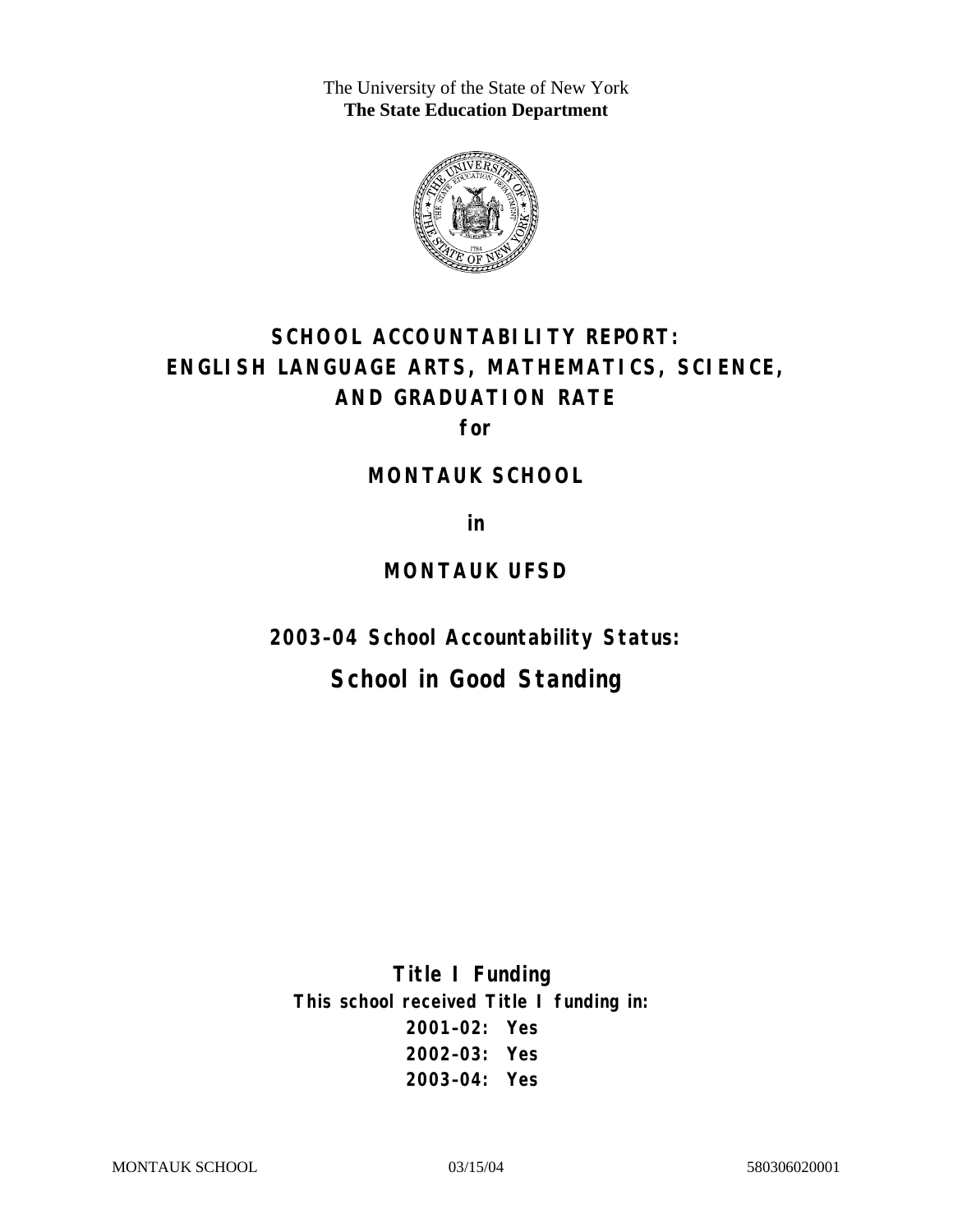#### **District/School Accountability Status Categories**

The list below defines the district or school status categories under New York State's district and school accountability system, which is divided into a Federal Title I component and a State component. A district or school that does not receive Title I funding in a school year does not have a federal status in that year. Schools receiving Title I funds that are not in good standing must provide school choice for their students; those in need of improvement year 2 and beyond must also provide Supplemental Education Services to eligible students. Other consequences for districts and schools not in good standing can be found at: www.emsc.nysed.gov/deputy/nclb/accountability/siinfo.htm. To be removed from any improvement status, a district or school must make Adequate Yearly Progress (AYP) for two consecutive years, or in the case of a School Under Registration Review, achieve the performance targets established for the school by the Commissioner.

**District/School in Good Standing:** A district or school is considered to be in good standing if it has not been identified as a District or School in Need of Improvement, Requiring Corrective Action, Planning for Restructuring, or Requiring Academic Progress, or as a School Under Registration Review.

**District/School Requiring Academic Progress:** Under the State component of New York's accountability system, a district or school that did not make AYP in the same grade and subject for two consecutive years is considered a School Requiring Academic Progress (Year 1) the following year. In each succeeding year that the school fails to make AYP, the year designation is incremented by one.

**District/School in Need of Improvement (Year 1):** A district or school that has not made AYP for two consecutive years in the same grade or subject while receiving Title I funds is considered a District/School in Need of Improvement (Year 1) the following year.

**District/School in Need of Improvement (Year 2):** A District or School in Need of Improvement (Year 1) that does not make AYP in the grade or subject for which it was identified while receiving Title I funds is considered a District or School in Need of Improvement (Year 2) the following year.

**District/School Requiring Corrective Action:** A District or School in Need of Improvement (Year 2) that does not make AYP in the grade or subject for which it was identified while receiving Title I funds is considered a District or School Requiring Corrective Action the following year.

**District/School Planning for Restructuring:** A District or School Requiring Corrective Action that does not make AYP in the grade or subject for which it was identified while receiving Title I funds is considered a District or School Planning for Restructuring the following year.

**School Under Registration Review (SURR):** Schools that are farthest from the State standard and have been determined by the Commissioner to be most in need of improvement are Schools Under Registration Review. These schools must achieve performance targets specified by the Commissioner of Education in their area(s) of identification within a prescribed timeframe or risk having their registration revoked by the Board of Regents.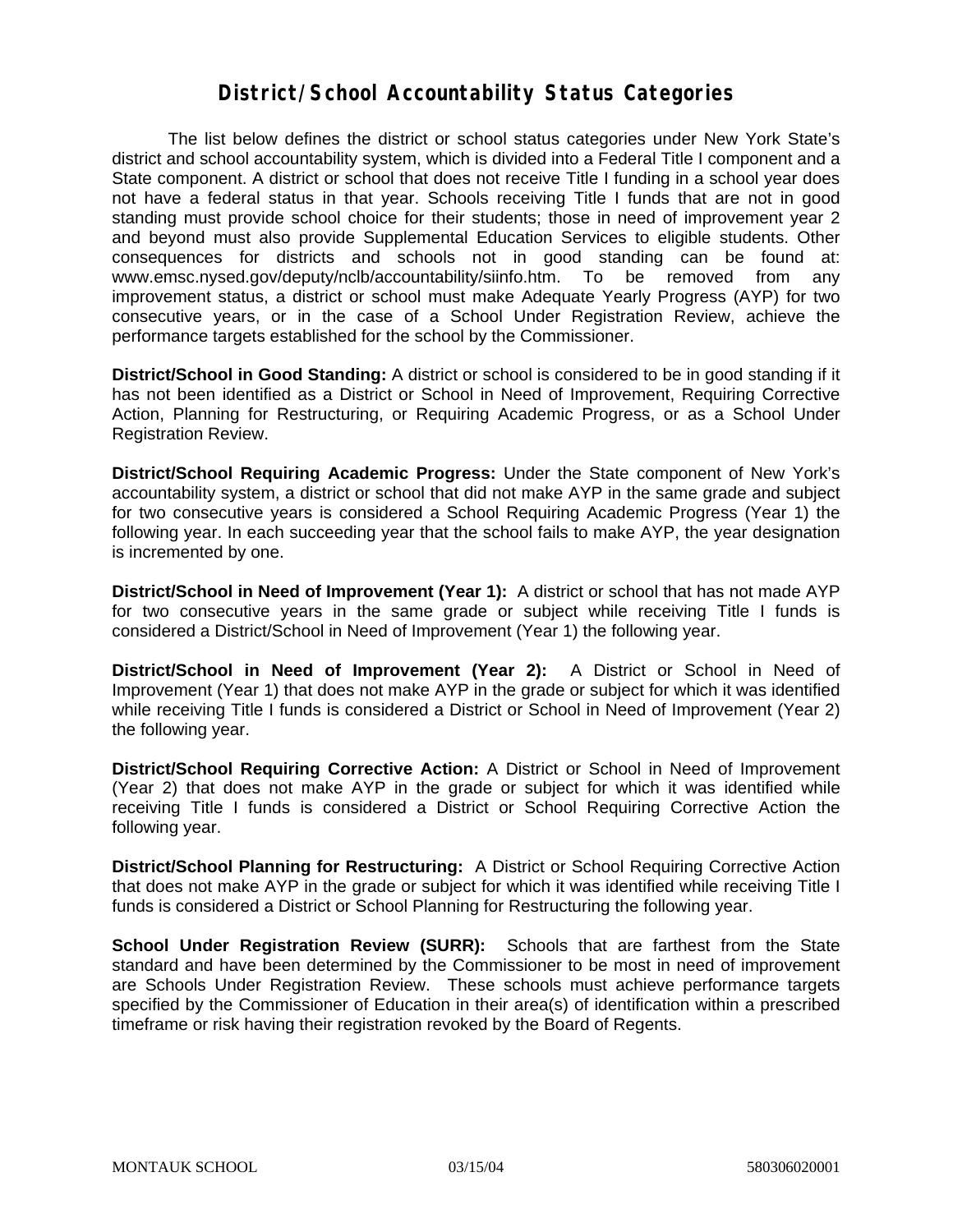### **Elementary-Level English Language Arts**

Definitions of terms, such as Performance Index and Effective Annual Measurable Objective (AMO), are in the glossary, which is the last page of this report.

**For a school to make Adequate Yearly Progress (AYP) in 2002–03, every accountability group must make AYP.** 

**For an accountability group to make AYP in 2002–03, it must** 

- 1. meet the 95 percent participation requirement (*2002–03 Participation*), *and*
- 2. *either* meet its Effective AMO *or* make safe harbor (*2002–03 Performance* and *Standards*).

To meet the participation requirement, 95 percent of the grade 4 enrollment in each accountability group with 40 or more students must

be tested. To meet the Effective AMO, the Performance Index for each group with 30 or more continuously enrolled students must equal or exceed the Effective AMO. To make safe harbor, the Performance Index of each of these groups must equal or exceed its ELA safe harbor target *and* the group must meet the elementary-level science qualification for safe harbor. (See the elementary-level science page of this report for further information on meeting the science qualification for safe harbor.)

*ELA Safe Harbor Targets:* The elementary-level 2002–03 ELA Safe Harbor Target is calculated by using the following equation: 2001–02 PI + (200 – the 2001–02 PI) <sup>×</sup> 0.10. The 2003–04 ELA Safe Harbor Target is calculated by using the following equation: 2002–03 PI + (200 – the 2002–03 PI)  $\times$  0.10. The 2003–04 target is provided for groups whose PI was below the Effective AMO in 2002–03.

|                                   | 2002-03 Participation |                                    | 2002-03 Performance*                                    |                      |                         | 2002-03 Standards                   |                                                           | 2003-04                                                      |                                                   |
|-----------------------------------|-----------------------|------------------------------------|---------------------------------------------------------|----------------------|-------------------------|-------------------------------------|-----------------------------------------------------------|--------------------------------------------------------------|---------------------------------------------------|
| <b>Accountability Group</b>       | Grade 4<br>Enrollment | Percent of<br>Enrollment<br>Tested | Count of<br>Continuously<br>Enrolled<br><b>Students</b> | Performance<br>Index | Effective<br><b>AMO</b> | <b>ELA Safe</b><br>Harbor<br>Target | Met the<br>Science<br>Qualification<br>for Safe<br>Harbor | <b>Made</b><br><b>AYP</b> in<br><b>ELA</b> in<br>$2002 - 03$ | <b>ELA Safe</b><br><b>Harbor</b><br><b>Target</b> |
| <b>All Students</b>               | 57                    | 96%                                | 54                                                      | 172                  | 110                     |                                     |                                                           | <b>Yes</b>                                                   |                                                   |
| <b>Students with Disabilities</b> | 8                     |                                    | $\overline{ }$                                          |                      |                         |                                     |                                                           |                                                              |                                                   |
| American Indian/Alaskan Native    |                       |                                    |                                                         |                      |                         |                                     |                                                           |                                                              |                                                   |
| Black                             | $\overline{2}$        |                                    | 2                                                       |                      |                         |                                     |                                                           |                                                              |                                                   |
| Hispanic                          | 15                    |                                    | 13                                                      |                      |                         |                                     |                                                           |                                                              |                                                   |
| Asian or Pacific Islander         |                       |                                    |                                                         |                      |                         |                                     |                                                           |                                                              |                                                   |
| White                             | 40                    | 98%                                | 39                                                      | 185                  | 107                     |                                     |                                                           | <b>Yes</b>                                                   |                                                   |
| <b>Limited English Proficient</b> | $\overline{2}$        |                                    | $\overline{2}$                                          |                      |                         |                                     |                                                           |                                                              |                                                   |
| Economically Disadvantaged        |                       |                                    |                                                         |                      |                         |                                     |                                                           |                                                              |                                                   |
| Final AYP Determination           |                       |                                    |                                                         |                      |                         |                                     |                                                           | <b>Yes</b>                                                   |                                                   |

\*For schools with fewer than 30 continuously enrolled tested students in 2002–03, data for 2001–02 and 2002–03 were combined to determine counts and PIs.

\*\*Groups with a "\*\*" are not required to meet the science qualification for safe harbor to make safe harbor in English and mathematics because fewer than 30 students in the group were administered the science test.

**State accountability status in elementary-level English language arts: School in Good Standing** 

Title I accountability status in elementary-level English language arts: School in Good Standing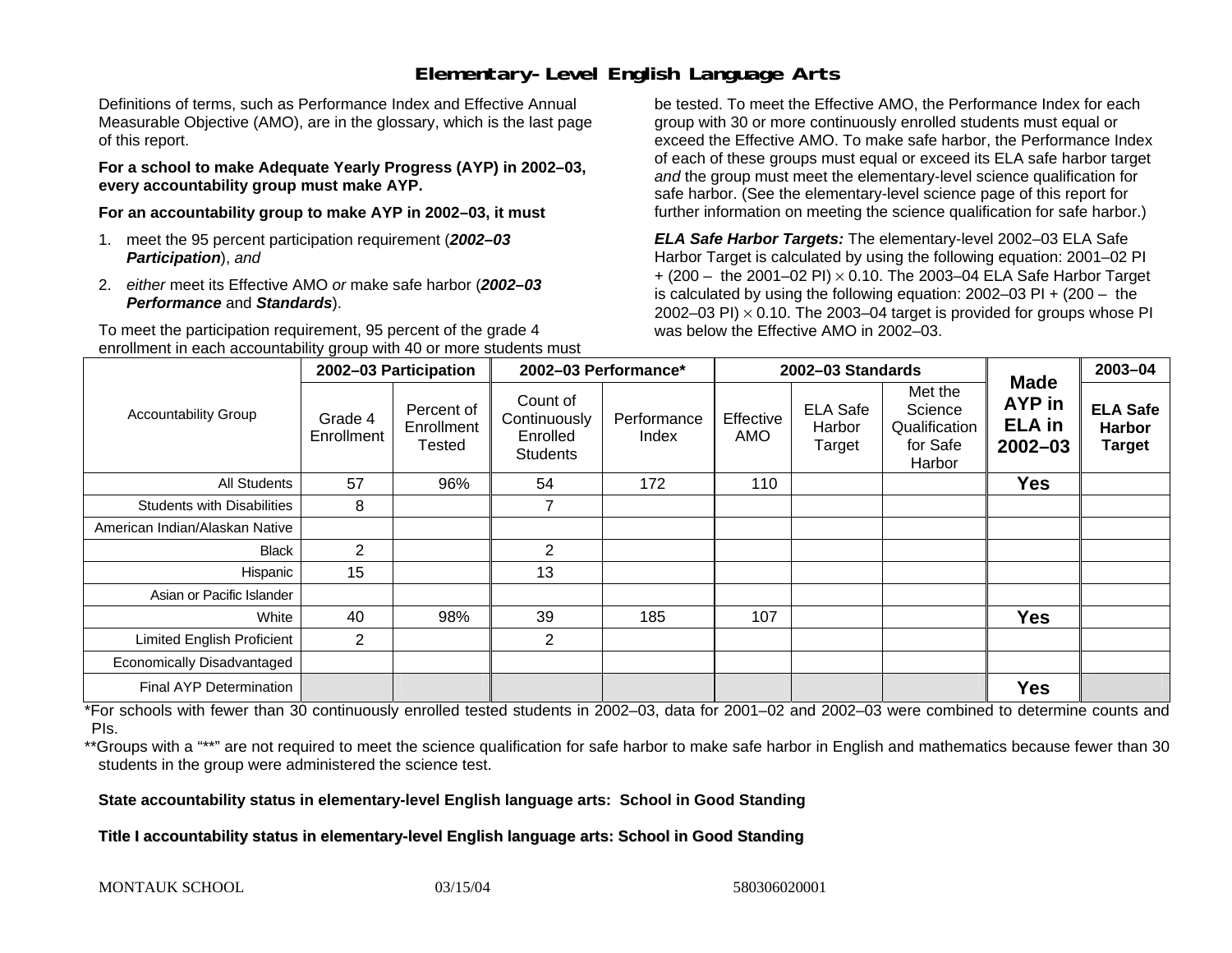### **Elementary-Level Mathematics**

Definitions of terms, such as Performance Index and Effective Annual Measurable Objective (AMO), are in the glossary, which is the last page of this report.

**For a school to make Adequate Yearly Progress (AYP) in 2002–03, every accountability group must make AYP.** 

**For an accountability group to make AYP in 2002–03, it must** 

- 1. meet the 95 percent participation requirement (*2002–03 Participation*), *and*
- 2. *either* meet its Effective AMO *or* make safe harbor (*2002–03 Performance* and *Standards*).

To meet the participation requirement, 95 percent of the grade 4 enrollment in each accountability group with 40 or more students must

be tested. To meet the Effective AMO, the Performance Index for each group with 30 or more continuously enrolled students must equal or exceed the Effective AMO. To make safe harbor, the Performance Index of each of these groups must equal or exceed its math safe harbor target *and* the group must meet the elementary-level science qualification for safe harbor. (See the elementary-level science page of this report for further information on meeting the science qualification for safe harbor.)

*Math Safe Harbor Targets:* The elementary-level 2002–03 Math Safe Harbor Target is calculated by using the following equation: 2001–02 PI + (200 – the 2001–02 PI) × 0.10. The 2003–04 Math Safe Harbor Target is calculated by using the following equation: 2002–03 PI + (200  $-$  the 2002–03 PI)  $\times$  0.10. The 2003–04 target is provided for groups whose PI was below the Effective AMO in 2002–03.

|                                   | 2002-03 Participation |                                    | 2002-03 Performance*                                    |                      |                  | 2002-03 Standards             |                                                           | 2003-04                                                |                                                    |
|-----------------------------------|-----------------------|------------------------------------|---------------------------------------------------------|----------------------|------------------|-------------------------------|-----------------------------------------------------------|--------------------------------------------------------|----------------------------------------------------|
| <b>Accountability Group</b>       | Grade 4<br>Enrollment | Percent of<br>Enrollment<br>Tested | Count of<br>Continuously<br>Enrolled<br><b>Students</b> | Performance<br>Index | Effective<br>AMO | Math Safe<br>Harbor<br>Target | Met the<br>Science<br>Qualification<br>for Safe<br>Harbor | <b>Made</b><br><b>AYP</b> in<br>Math in<br>$2002 - 03$ | <b>Math Safe</b><br><b>Harbor</b><br><b>Target</b> |
| All Students                      | 55                    | 98%                                | 53                                                      | 187                  | 123              |                               |                                                           | <b>Yes</b>                                             |                                                    |
| <b>Students with Disabilities</b> | 8                     |                                    | 7                                                       |                      |                  |                               |                                                           |                                                        |                                                    |
| American Indian/Alaskan Native    |                       |                                    |                                                         |                      |                  |                               |                                                           |                                                        |                                                    |
| <b>Black</b>                      | 2                     |                                    | $\overline{2}$                                          |                      |                  |                               |                                                           |                                                        |                                                    |
| Hispanic                          | 13                    |                                    | 12                                                      |                      |                  |                               |                                                           |                                                        |                                                    |
| Asian or Pacific Islander         |                       |                                    |                                                         |                      |                  |                               |                                                           |                                                        |                                                    |
| White                             | 40                    | 98%                                | 39                                                      | 195                  | 120              |                               |                                                           | <b>Yes</b>                                             |                                                    |
| <b>Limited English Proficient</b> | $\overline{2}$        |                                    | $\overline{2}$                                          |                      |                  |                               |                                                           |                                                        |                                                    |
| Economically Disadvantaged        |                       |                                    |                                                         |                      |                  |                               |                                                           |                                                        |                                                    |
| <b>Final AYP Determination</b>    |                       |                                    |                                                         |                      |                  |                               |                                                           | <b>Yes</b>                                             |                                                    |

\*For schools with fewer than 30 continuously enrolled tested students in 2002–03, data for 2001–02 and 2002–03 were combined to determine counts and PIs. \*\*Groups with a "\*\*" are not required to meet the science qualification for safe harbor to make safe harbor in English and mathematics because fewer than 30 students in the group were administered the science test.

**State accountability status in elementary-level mathematics: School in Good Standing** 

Title I accountability status in elementary-level mathematics: School in Good Standing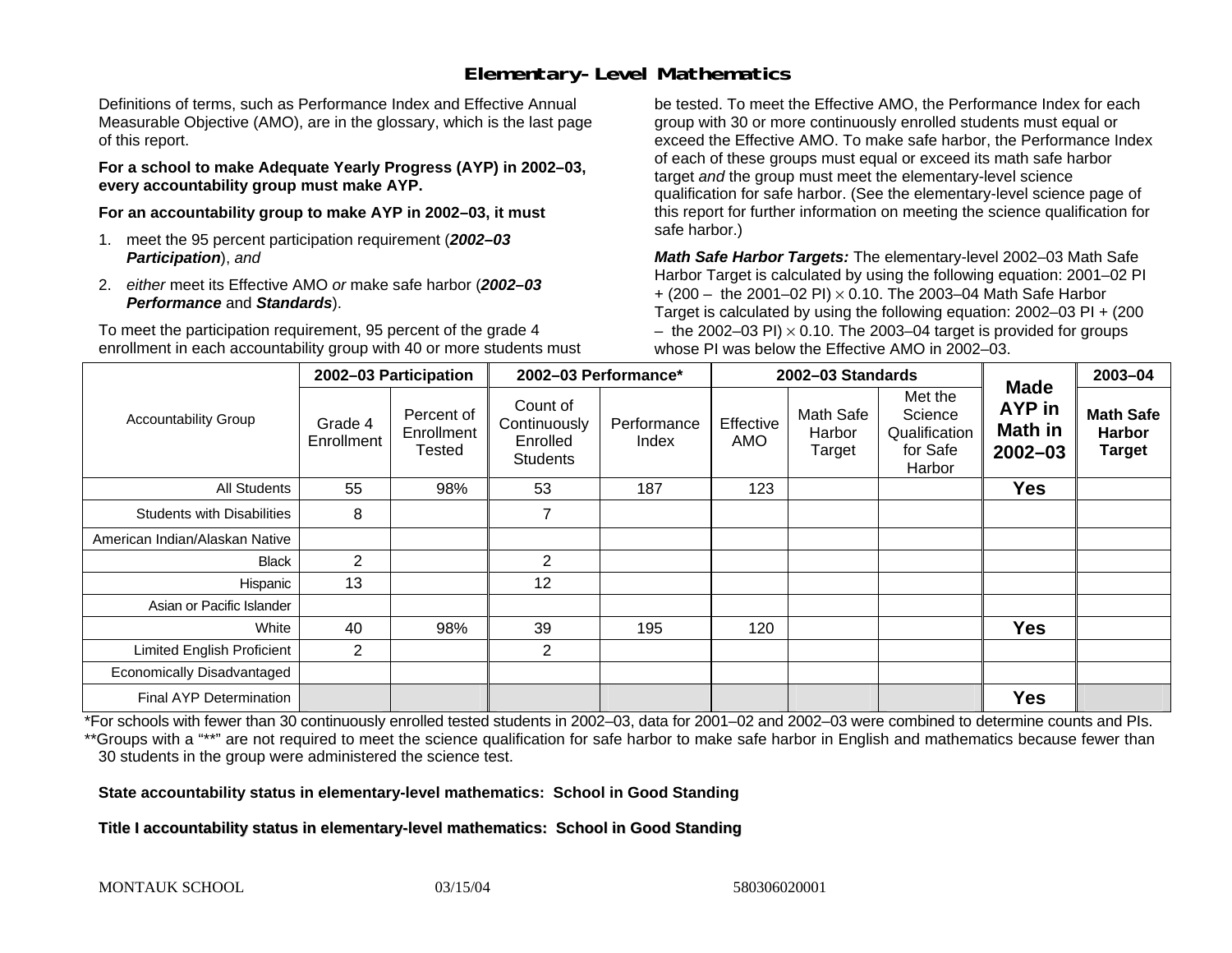#### **Elementary-Level Science**

Definitions of terms, such as Progress Target and Adequate Yearly Progress (AYP), are in the glossary, which is the last page of this report.

*Made AYP in Science in 2002–03:* For a school to make AYP in science, the Percent At or Above SDL for the "All Students" group must equal or exceed the State Science Standard or the Science Progress Target.

**State Designated Level (SDL):** The score that students taking the elementary-level science test must equal or exceed on the written portion of the test to meet the State Science Standard.

*Qualification for Safe Harbor in Elementary-Level ELA and Math:* For an accountability group to be considered Qualified for Safe Harbor in Elementary-Level ELA and Math, the Percent At or Above SDL must equal or exceed the State Science Standard or the Science Progress Target in elementary-level science for that group. Groups with fewer than 30 students tested in elementary-level science are not subject to this qualification criterion.

*Science Progress Targets:* The elementary-level 2002–03 Science Progress Target is calculated by adding one point to the 2001–02 Percent At or Above SDL. The 2003–04 Science Progress Target is calculated by multiplying the 2002–03 Percent At or Above SDL by two and then adding one point. The 2003–04 target is provided for groups whose Percent At or Above SDL was below the State Science Standard in 2002–03.

|                                   |                                                                                                                                                               | 2002-03 Performance* | 2002-03 Standards                           |                                                                         |                               | $2002 - 03$ | 2003-04 |
|-----------------------------------|---------------------------------------------------------------------------------------------------------------------------------------------------------------|----------------------|---------------------------------------------|-------------------------------------------------------------------------|-------------------------------|-------------|---------|
| <b>Accountability Group</b>       | Count of<br>Science<br><b>State</b><br>Continuously<br>Percent At or<br>Science<br>Progress<br>Above SDL<br>Enrolled<br>Standard<br>Target<br><b>Students</b> |                      | <b>Made AYP</b><br>in Science<br>in 2002-03 | Qualified for<br>Safe Harbor in<br>Elementary-<br>Level ELA and<br>Math | Science<br>Progress<br>Target |             |         |
| All Students                      | 53                                                                                                                                                            | 83                   | 40                                          |                                                                         | <b>Yes</b>                    | Yes         |         |
| <b>Students with Disabilities</b> | $\overline{7}$                                                                                                                                                |                      |                                             |                                                                         |                               |             |         |
| American Indian/Alaskan Native    |                                                                                                                                                               |                      |                                             |                                                                         |                               |             |         |
| <b>Black</b>                      | 2                                                                                                                                                             |                      |                                             |                                                                         |                               |             |         |
| Hispanic                          | 12                                                                                                                                                            |                      |                                             |                                                                         |                               |             |         |
| Asian or Pacific Islander         |                                                                                                                                                               |                      |                                             |                                                                         |                               |             |         |
| White                             | 39                                                                                                                                                            | 95                   | 40                                          |                                                                         |                               | Yes         |         |
| Limited English Proficient        | 2                                                                                                                                                             |                      |                                             |                                                                         |                               |             |         |
| Economically Disadvantaged        |                                                                                                                                                               |                      |                                             |                                                                         |                               |             |         |
| Final AYP Determination           |                                                                                                                                                               |                      |                                             |                                                                         | <b>Yes</b>                    |             |         |

\*For schools with fewer than 30 continuously enrolled students in 2002–03, data for 2001–02 and 2002–03 were combined to determine counts and percents at or above SDL.

#### **State accountability status in elementary-level science: School in Good Standing**

#### Title I accountability status in elementary-level science: School in Good Standing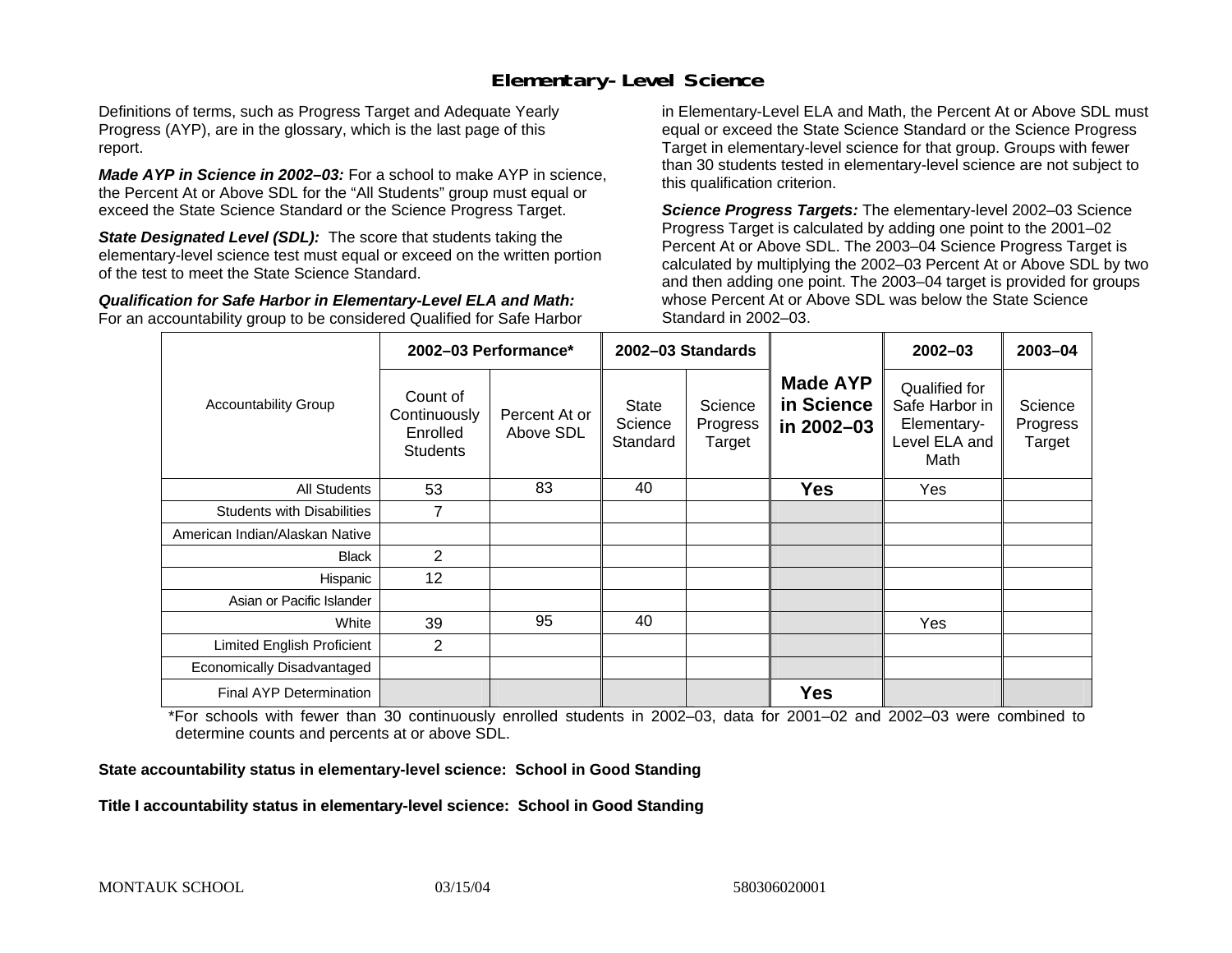#### **Middle-Level English Language Arts**

Definitions of terms, such as Performance Index and Effective Annual Measurable Objective (AMO), are in the glossary, which is the last page of this report.

**For a school to make Adequate Yearly Progress (AYP) in 2002–03, every accountability group must make AYP.** 

**For an accountability group to make AYP in 2002–03, it must** 

- 1. meet the 95 percent participation requirement (*2002–03 Participation*), *and*
- 2. *either* meet its Effective AMO *or* make safe harbor (*2002–03 Performance* and *Standards*).

To meet the participation requirement, 95 percent of the grade 8 enrollment in each accountability group with 40 or more students must

be tested. To meet the Effective AMO, the Performance Index for each group with 30 or more continuously enrolled students must equal or exceed the Effective AMO. To make safe harbor, the Performance Index of each of these groups must equal or exceed its ELA safe harbor target *and* the group must meet the middle-level science qualification for safe harbor. (See the middle-level science page of this report for further information on meeting the science qualification for safe harbor.)

*ELA Safe Harbor Targets:* The middle-level *2002–03* ELA Safe Harbor Target is calculated by using the following equation: 2001–02 PI + (200  $-$  the 2001–02 PI)  $\times$  0.10. The 2003–04 ELA Safe Harbor Target is  $\,$ calculated by using the following equation:  $2002-03$  PI +  $(200 -$  the 2002–03 PI)  $\times$  0.10. The 2003–04 target is provided for groups whose PI was below the Effective AMO in 2002–03.

|                                   | 2002-03 Participation |                                    | 2002-03 Performance*                                    |                      | 2002-03 Standards |                                     |                                                           |                                                              | $2003 - 04$                                       |
|-----------------------------------|-----------------------|------------------------------------|---------------------------------------------------------|----------------------|-------------------|-------------------------------------|-----------------------------------------------------------|--------------------------------------------------------------|---------------------------------------------------|
| <b>Accountability Group</b>       | Grade 8<br>Enrollment | Percent of<br>Enrollment<br>Tested | Count of<br>Continuously<br>Enrolled<br><b>Students</b> | Performance<br>Index | Effective<br>AMO  | <b>ELA Safe</b><br>Harbor<br>Target | Met the<br>Science<br>Qualification<br>for Safe<br>Harbor | <b>Made</b><br><b>AYP</b> in<br><b>ELA</b> in<br>$2002 - 03$ | <b>ELA Safe</b><br><b>Harbor</b><br><b>Target</b> |
| <b>All Students</b>               | 48                    | 100%                               | 45                                                      | 187                  | 93                |                                     |                                                           | <b>Yes</b>                                                   |                                                   |
| <b>Students with Disabilities</b> | $\overline{ }$        |                                    | 6                                                       |                      |                   |                                     |                                                           |                                                              |                                                   |
| American Indian/Alaskan Native    |                       |                                    |                                                         |                      |                   |                                     |                                                           |                                                              |                                                   |
| Black                             | $\overline{2}$        |                                    | $\overline{2}$                                          |                      |                   |                                     |                                                           |                                                              |                                                   |
| Hispanic                          | 11                    |                                    | 10                                                      |                      |                   |                                     |                                                           |                                                              |                                                   |
| Asian or Pacific Islander         |                       |                                    |                                                         |                      |                   |                                     |                                                           |                                                              |                                                   |
| White                             | 34                    |                                    | 32                                                      | 188                  | 90                |                                     |                                                           | <b>Yes</b>                                                   |                                                   |
| Limited English Proficient        | 6                     |                                    | 5                                                       |                      |                   |                                     |                                                           |                                                              |                                                   |
| Economically Disadvantaged        |                       |                                    |                                                         |                      |                   |                                     |                                                           |                                                              |                                                   |
| Final AYP Determination           |                       |                                    |                                                         |                      |                   |                                     |                                                           | <b>Yes</b>                                                   |                                                   |

\*For schools with fewer than 30 continuously enrolled tested students in 2002–03, data for 2001–02 and 2002–03 were combined to determine counts and PIs.

\*\*Groups with a "\*\*" are not required to meet the science qualification for safe harbor to make safe harbor in English and mathematics because fewer than 30 students in the group were administered the science test.

**State accountability status in middle-level English language arts: School in Good Standing** 

Title I accountability status in middle-level English language arts: School in Good Standing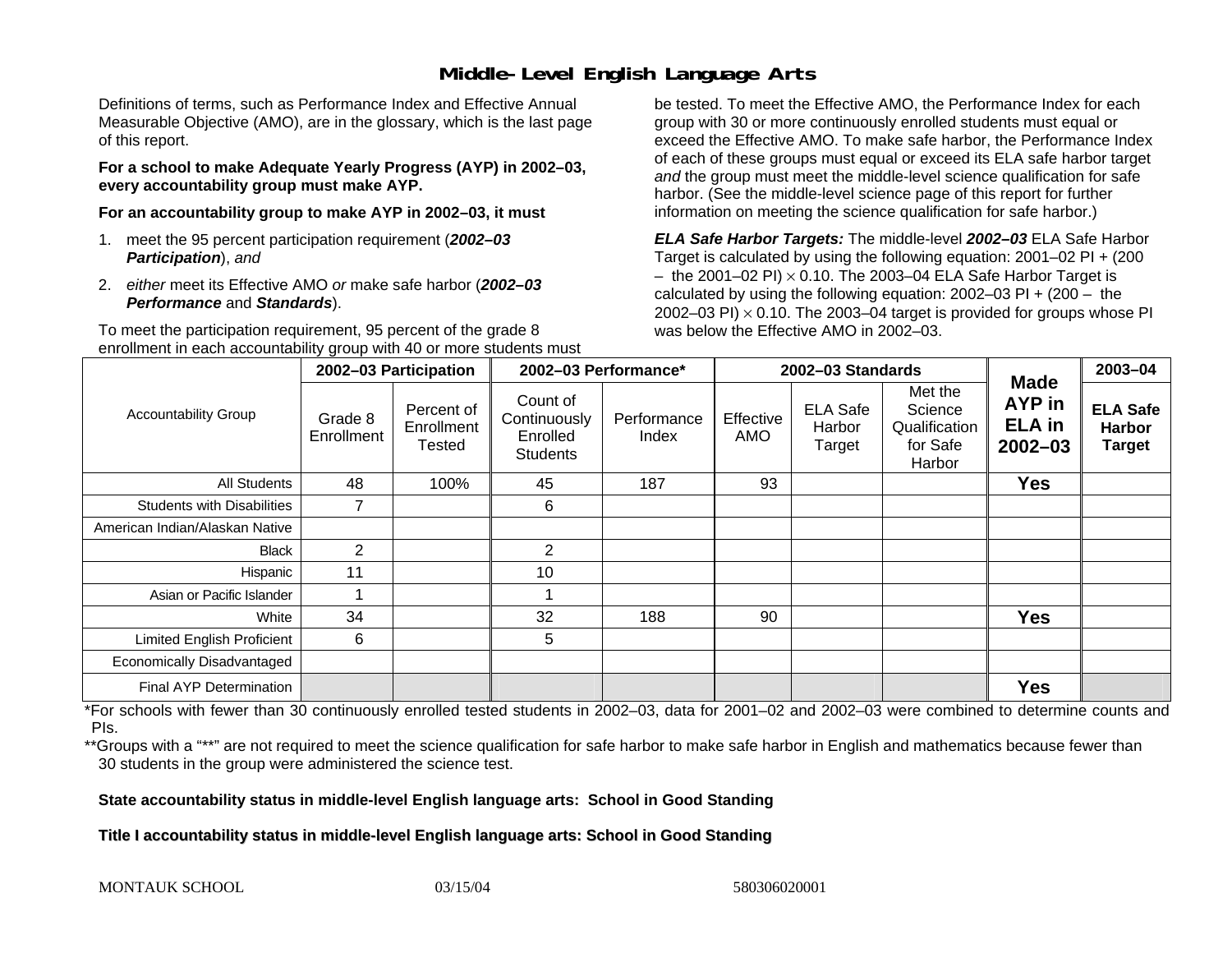#### **Middle-Level Mathematics**

Definitions of terms, such as Performance Index and Effective Annual Measurable Objective (AMO), are in the glossary, which is the last page of this report.

**For a school to make Adequate Yearly Progress (AYP) in 2002–03, every accountability group must make AYP.** 

**For an accountability group to make AYP in 2002–03, it must** 

- 1. meet the 95 percent participation requirement (*2002–03 Participation*), *and*
- 2. *either* meet its Effective AMO *or* make safe harbor (*2002–03 Performance* and *Standards*).

To meet the participation requirement, 95 percent of the grade 8 enrollment in each accountability group with 40 or more students must

be tested. To meet the Effective AMO, the Performance Index for each group with 30 or more continuously enrolled students must equal or exceed the Effective AMO. To make safe harbor, the Performance Index of each of these groups must equal or exceed its math safe harbor target *and* the group must meet the middle-level science qualification for safe harbor. (See the middle-level science page of this report for further information on meeting the science qualification for safe harbor.)

*Math Safe Harbor Targets:* The middle-level 2002–03 Math Safe Harbor Target is calculated by using the following equation: 2001–02 PI + (200 – the 2001–02 PI) × 0.10. The 2003–04 Math Safe Harbor Target is calculated by using the following equation: 2002–03 PI + (200  $-$  the 2002–03 PI)  $\times$  0.10. The 2003–04 target is provided for groups whose PI was below the Effective AMO in 2002–03

|                                   | 2002-03 Participation |                                    | 2002-03 Performance*                                    |                      |                  | 2002-03 Standards                    |                                                           | 2003-04                                                       |                                                    |
|-----------------------------------|-----------------------|------------------------------------|---------------------------------------------------------|----------------------|------------------|--------------------------------------|-----------------------------------------------------------|---------------------------------------------------------------|----------------------------------------------------|
| <b>Accountability Group</b>       | Grade 8<br>Enrollment | Percent of<br>Enrollment<br>Tested | Count of<br>Continuously<br>Enrolled<br><b>Students</b> | Performance<br>Index | Effective<br>AMO | <b>Math Safe</b><br>Harbor<br>Target | Met the<br>Science<br>Qualification<br>for Safe<br>Harbor | <b>Made</b><br><b>AYP</b> in<br><b>Math in</b><br>$2002 - 03$ | <b>Math Safe</b><br><b>Harbor</b><br><b>Target</b> |
| All Students                      | 47                    | 100%                               | 45                                                      | 182                  | 67               |                                      |                                                           | <b>Yes</b>                                                    |                                                    |
| <b>Students with Disabilities</b> | 6                     |                                    | 6                                                       |                      |                  |                                      |                                                           |                                                               |                                                    |
| American Indian/Alaskan Native    |                       |                                    |                                                         |                      |                  |                                      |                                                           |                                                               |                                                    |
| <b>Black</b>                      | 2                     |                                    | $\overline{2}$                                          |                      |                  |                                      |                                                           |                                                               |                                                    |
| Hispanic                          | 11                    |                                    | 10                                                      |                      |                  |                                      |                                                           |                                                               |                                                    |
| Asian or Pacific Islander         |                       |                                    |                                                         |                      |                  |                                      |                                                           |                                                               |                                                    |
| White                             | 33                    |                                    | 32                                                      | 194                  | 64               |                                      |                                                           | <b>Yes</b>                                                    |                                                    |
| <b>Limited English Proficient</b> | 6                     |                                    | 5                                                       |                      |                  |                                      |                                                           |                                                               |                                                    |
| Economically Disadvantaged        |                       |                                    |                                                         |                      |                  |                                      |                                                           |                                                               |                                                    |
| <b>Final AYP Determination</b>    |                       |                                    |                                                         |                      |                  |                                      |                                                           | <b>Yes</b>                                                    |                                                    |

\*For schools with fewer than 30 continuously enrolled tested students in 2002–03, data for 2001–02 and 2002–03 were combined to determine counts and PIs.

\*\*Groups with a "\*\*" are not required to meet the science qualification for safe harbor to make safe harbor in English and mathematics because fewer than 30 students in the group were administered the science test.

**State accountability status in middle-level mathematics: School in Good Standing** 

Title I accountability status in middle-level mathematics: School in Good Standing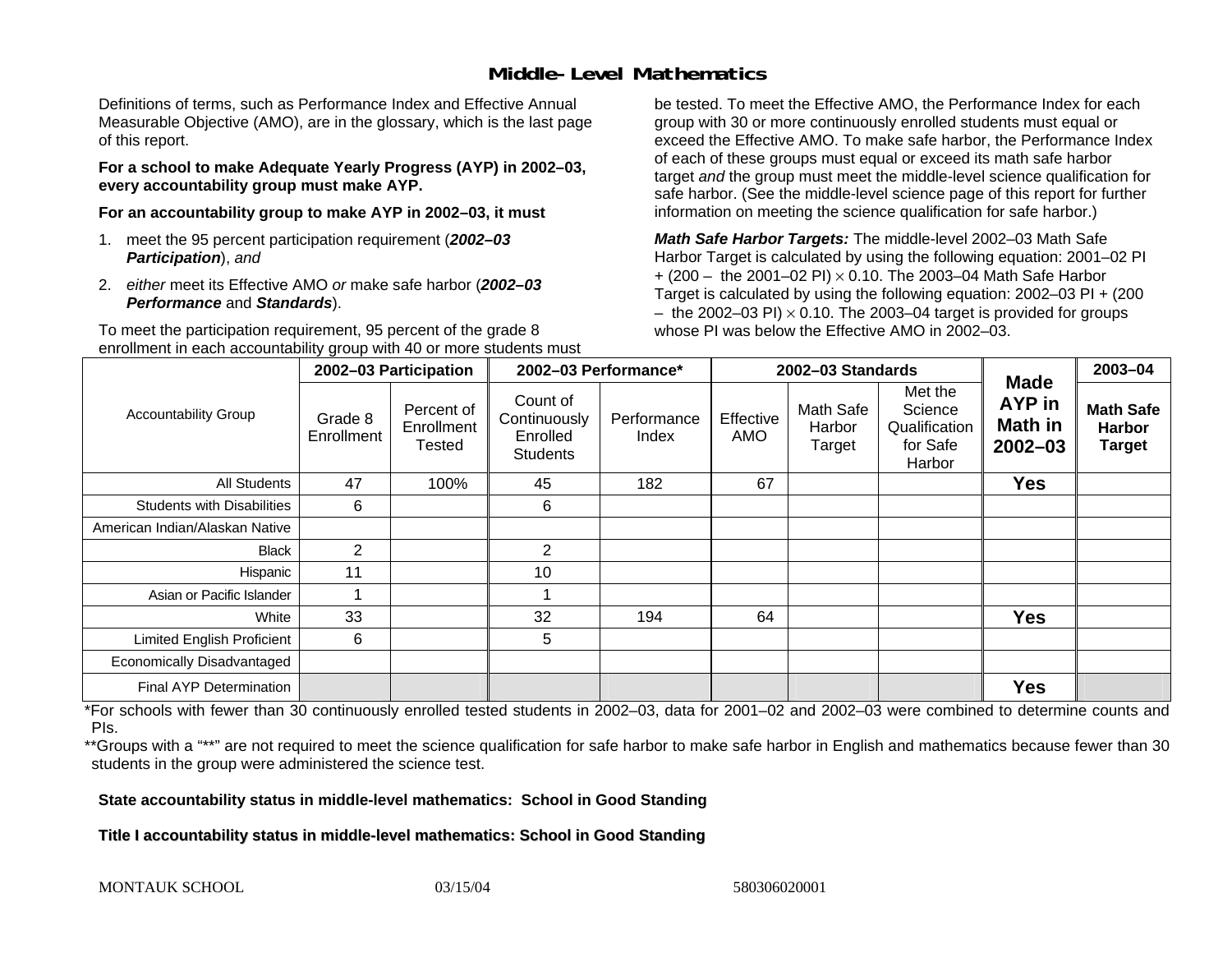#### **Middle-Level Science**

Definitions of terms, such as Progress Target and Adequate Yearly Progress (AYP), are in the glossary, which is the last page of this report.

*Made AYP in Science in 2002–03:* For a school to make AYP in science, the Performance Index (PI) for the "All Students" group must equal or exceed the State Science Standard or the Science Progress Target.

*Qualification for Safe Harbor in Middle-Level ELA and Math:* For an accountability group to be considered Qualified for Safe Harbor in

Middle-Level ELA and Math, the PI must equal or exceed the State Science Standard or the Science Progress Target in middle-level science for that group. Groups with fewer than 30 students tested in middle-level science are not subject to this qualification criterion.

*Science Progress Targets:* The middle-level 2002–03 Science Progress Target is calculated by adding one point to the 2001–02 PI. The 2003–04 Science Progress Target is calculated by adding one point to the 2002–03 PI. The 2003–04 target is provided for groups whose PI was below the State Science Standard in 2002–03.

|                                   |                                                         | 2002-03 Performance* |                                     | 2002-03 Standards             |                                             | $2002 - 03$                                                            | $2003 - 04$                   |
|-----------------------------------|---------------------------------------------------------|----------------------|-------------------------------------|-------------------------------|---------------------------------------------|------------------------------------------------------------------------|-------------------------------|
| <b>Accountability Group</b>       | Count of<br>Continuously<br>Enrolled<br><b>Students</b> | Performance<br>Index | <b>State</b><br>Science<br>Standard | Science<br>Progress<br>Target | <b>Made AYP</b><br>in Science<br>in 2002-03 | Qualified<br>for Safe<br>Harbor in<br>Middle-<br>Level ELA<br>and Math | Science<br>Progress<br>Target |
| <b>All Students</b>               | 43                                                      | 186                  | 100                                 |                               | <b>Yes</b>                                  | Yes                                                                    |                               |
| <b>Students with Disabilities</b> | 6                                                       |                      |                                     |                               |                                             |                                                                        |                               |
| American Indian/Alaskan Native    |                                                         |                      |                                     |                               |                                             |                                                                        |                               |
| <b>Black</b>                      | 1                                                       |                      |                                     |                               |                                             |                                                                        |                               |
| Hispanic                          | 10                                                      |                      |                                     |                               |                                             |                                                                        |                               |
| Asian or Pacific Islander         |                                                         |                      |                                     |                               |                                             |                                                                        |                               |
| White                             | 31                                                      | 197                  | 100                                 |                               |                                             | Yes                                                                    |                               |
| Limited English Proficient        | 5                                                       |                      |                                     |                               |                                             |                                                                        |                               |
| Economically Disadvantaged        |                                                         |                      |                                     |                               |                                             |                                                                        |                               |
| <b>Final AYP Determination</b>    |                                                         |                      |                                     |                               | <b>Yes</b>                                  |                                                                        |                               |

\*For schools with fewer than 30 continuously enrolled students in 2002–03, data for 2001–02 and 2002–03 were combined to determine counts and PIs.

**State accountability status in middle-level science: School in Good Standing** 

Title I accountability status in middle-level science: School in Good Standing